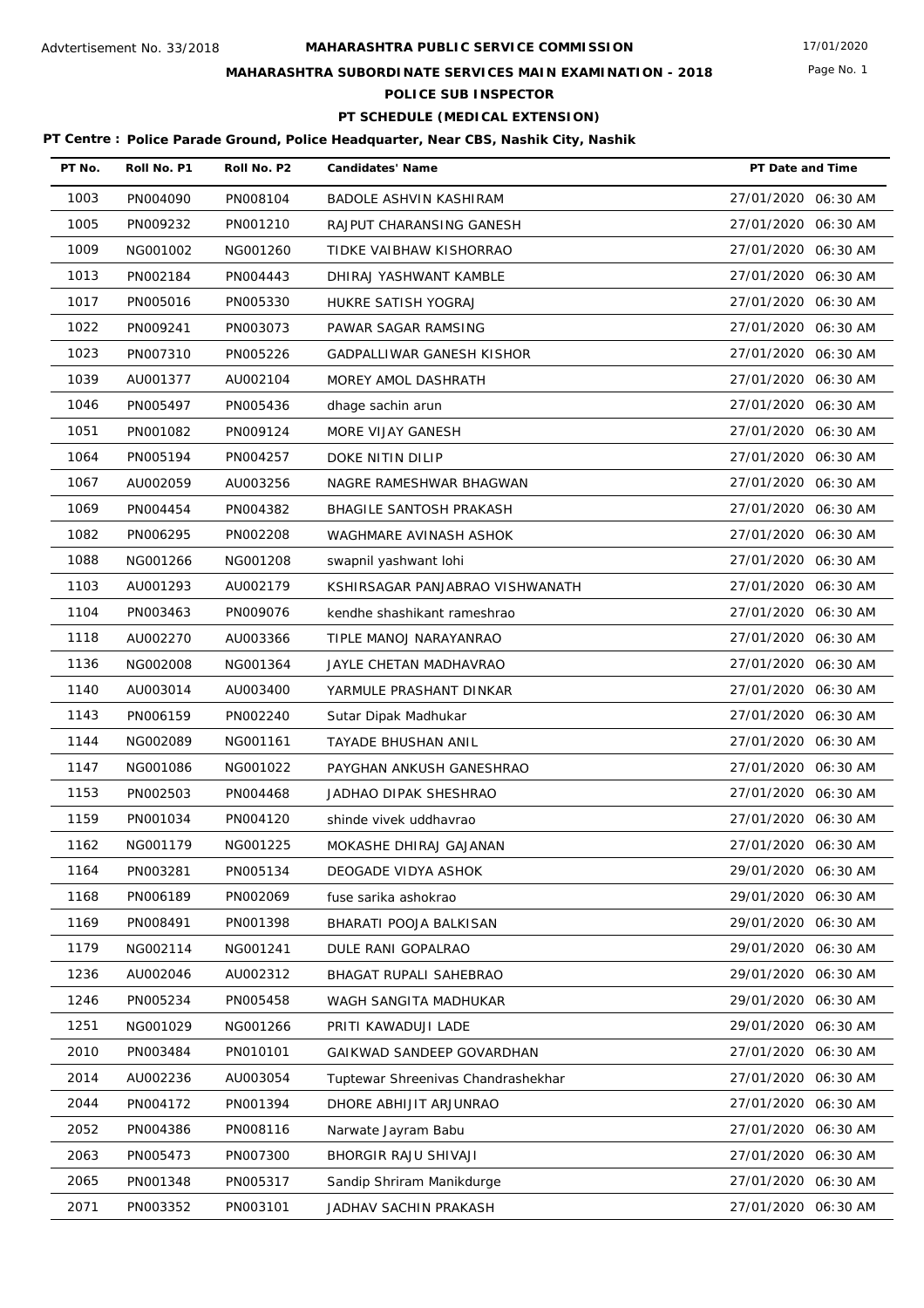# **MAHARASHTRA SUBORDINATE SERVICES MAIN EXAMINATION - 2018**

**POLICE SUB INSPECTOR**

# **PT SCHEDULE (MEDICAL EXTENSION)**

| PT No. | Roll No. P1 | Roll No. P2 | <b>Candidates' Name</b>       | PT Date and Time    |
|--------|-------------|-------------|-------------------------------|---------------------|
| 2076   | PN005356    | PN004030    | TAKALE KRUSHNA ANNA           | 27/01/2020 06:30 AM |
| 2078   | AU001209    | AU002134    | dnyaneshwar dagaduba gonge    | 27/01/2020 06:30 AM |
| 2093   | PN004306    | PN001443    | BAKARE NARSING BABURAO        | 27/01/2020 06:30 AM |
| 2094   | AU003118    | AU002238    | DANDAIT DEEPAK UDDHAVRAO      | 27/01/2020 06:30 AM |
| 2095   | PN006420    | PN008149    | PUJARWAD DNYANESHWAR DATTRAO  | 27/01/2020 06:30 AM |
| 2109   | AU003046    | AU001220    | Nalte Yogesh Kamlakar         | 27/01/2020 06:30 AM |
| 2110   | AU001098    | AU003219    | KUMBHAR RAMKISAN DAGDU        | 27/01/2020 06:30 AM |
| 2116   | PN005102    | PN009110    | AGALE SANTOSH ASARAM          | 27/01/2020 06:30 AM |
| 2146   | PN003175    | PN003220    | KASANE AJIT PRAKASH           | 27/01/2020 06:30 AM |
| 2147   | AU002034    | AU003048    | Rokade Sunil Yadavrao         | 27/01/2020 06:30 AM |
| 2152   | PN001299    | PN005128    | SHAIKH AHEMAD GANI            | 27/01/2020 06:30 AM |
| 2158   | PN003449    | PN005291    | RAMESH SHRIRANG RATHOD        | 27/01/2020 06:30 AM |
| 2164   | PN009366    | PN001239    | KHOT AJIT GHANSHAM            | 27/01/2020 06:30 AM |
| 2172   | PN005072    | PN003477    | hiwrale shankar bapurao       | 27/01/2020 06:30 AM |
| 2174   | PN006221    | PN004092    | JADHAV MAHESH DIGAMBER        | 27/01/2020 06:30 AM |
| 2179   | PN004276    | PN003048    | PRAVIN ARJUN KOLE             | 27/01/2020 06:30 AM |
| 2181   | AU001016    | AU001082    | Munde Vighnesh Ratnakar       | 27/01/2020 06:30 AM |
| 2186   | PN005179    | PN006105    | VISHAL DNYANBA THORAT         | 27/01/2020 06:30 AM |
| 2199   | PN005383    | PN008038    | SURNAR PRALHAD ANKUSHRAO      | 27/01/2020 06:30 AM |
| 2203   | PN008175    | PN006425    | SURNAR ASHISH DILIP           | 27/01/2020 06:30 AM |
| 2232   | PN007317    | PN010097    | SARODE SUDHIR BABARAO         | 27/01/2020 06:30 AM |
| 2237   | PN006274    | PN006112    | DUDHAL BHAGWAT VITHTHAL       | 27/01/2020 06:30 AM |
| 2242   | PN003249    | PN003335    | Ravi Nivruttirao Ghodke       | 27/01/2020 06:30 AM |
| 2252   | PN006004    | PN006132    | WARVADE SHAILESH SURESH       | 27/01/2020 06:30 AM |
| 2262   | PN004305    | PN005496    | KASHID NAKUL BIBHISHAN        | 27/01/2020 06:30 AM |
| 2281   | PN003498    | PN004224    | SALVE AMOL NARAYAN            | 27/01/2020 06:30 AM |
| 2309   | AU003092    | AU001240    | CHAVAN AJAY BABURAO           | 27/01/2020 06:30 AM |
| 2315   | AU004101    | AU001306    | PATIL POPAT RAJENDRA          | 27/01/2020 06:30 AM |
| 2340   | AU002306    | AU003003    | KUDALE SHUBHANGI DEVRAO       | 29/01/2020 06:30 AM |
| 2346   | PN009049    | PN004182    | SWAMI POOJA VAIJANATH         | 29/01/2020 06:30 AM |
| 2363   | PN004100    | PN002032    | JAGTAP ARUNA NARAYAN          | 29/01/2020 06:30 AM |
| 2366   | PN005196    | PN006183    | SURANA PRACHEE PRADIP         | 29/01/2020 06:30 AM |
| 2375   | PN006495    | PN003065    | RANKSHETRE VASUNDHARA DEVIDAS | 29/01/2020 06:30 AM |
| 2384   | AU004036    | AU001205    | KUREWAD SHILPA DILIP          | 29/01/2020 06:30 AM |
| 2393   | PN005127    | PN001077    | BAGULWAD NEETA KISHANRAO      | 29/01/2020 06:30 AM |
| 4001   | MB001110    | MB001244    | KHANDAGALE SANJAY GANGARAM    | 27/01/2020 06:30 AM |
| 4021   | PN001203    | PN010126    | THAKRE SOPAN VAMAN            | 27/01/2020 06:30 AM |
| 4025   | MB001195    | MB002069    | VAGAD BHUSHAN ARUN            | 27/01/2020 06:30 AM |
| 4027   | MB002015    | MB002147    | LOKARE DEEPAK SURESH          | 27/01/2020 06:30 AM |
| 4028   | PN005420    | PN006348    | SARAKWAS KAYYUM AJIJ          | 27/01/2020 06:30 AM |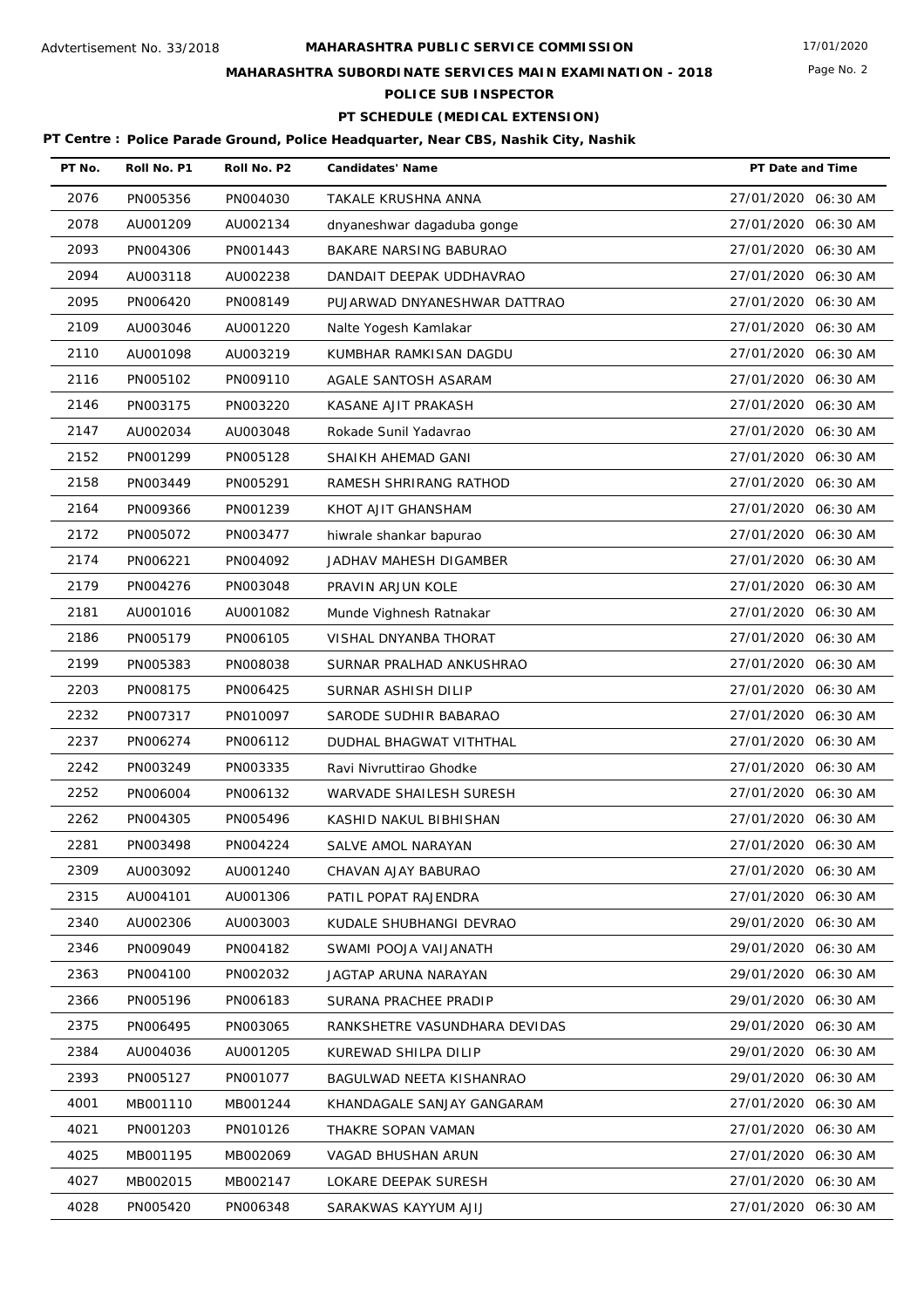# **MAHARASHTRA SUBORDINATE SERVICES MAIN EXAMINATION - 2018**

**POLICE SUB INSPECTOR**

# **PT SCHEDULE (MEDICAL EXTENSION)**

| PT No. | Roll No. P1 | Roll No. P2 | <b>Candidates' Name</b>   | PT Date and Time    |
|--------|-------------|-------------|---------------------------|---------------------|
| 4031   | MB002043    | MB001219    | <b>GAIKAR ANUJ VASANT</b> | 27/01/2020 06:30 AM |
| 4036   | PN006116    | PN002331    | KHARPADE JAYESH MADHUKAR  | 27/01/2020 06:30 AM |
| 4040   | PN002052    | PN005177    | vishe pradip pandurang    | 27/01/2020 06:30 AM |
| 4042   | MB001125    | MB002192    | TAPKIR NILESH RAM         | 28/01/2020 06:30 AM |
| 4043   | PN003166    | PN003147    | DHORMALE AKSHAY POPAT     | 28/01/2020 06:30 AM |
| 4046   | MB001099    | MB001040    | waykar ashitosh bhausaheb | 28/01/2020 06:30 AM |
| 4054   | MB002011    | MB001162    | banepallavijaywant        | 29/01/2020 06:30 AM |
| 4060   | PN003098    | PN009135    | PADAWALE ASHWINI NAMDEV   | 29/01/2020 06:30 AM |
| 4072   | PN005302    | PN008282    | KARNICK TEJASWI MOHAN     | 29/01/2020 06:30 AM |
| 4088   | MB002076    | MB001172    | PAWAR RESHMA NAMDEV       | 29/01/2020 06:30 AM |
| 5007   | PN006288    | PN001490    | BHOR PAVAN VITTHAL        | 28/01/2020 06:30 AM |
| 5011   | AU001363    | AU002201    | HEMANT SURESH PATIL       | 28/01/2020 06:30 AM |
| 5018   | PN008102    | PN005178    | Patil Kunal Madhukar      | 28/01/2020 06:30 AM |
| 5022   | PN008089    | PN005384    | BHINGARDE PRATIK PRAVIN   | 28/01/2020 06:30 AM |
| 5035   | PN009037    | PN009250    | AGHAV MAHESH BHIVAJI      | 28/01/2020 06:30 AM |
| 5050   | PN004251    | PN001206    | POTE PRAVIN BHASKAR       | 28/01/2020 06:30 AM |
| 5058   | AU004112    | AU003389    | GHYAR GAJANAN SUDHAKAR    | 28/01/2020 06:30 AM |
| 5067   | PN003049    | PN001389    | BHABAD GANESH RAGHUNATH   | 28/01/2020 06:30 AM |
| 5077   | PN002442    | PN005109    | AVHAD GANESH BHAGVAN      | 28/01/2020 06:30 AM |
| 5089   | AU001185    | AU003127    | savase hanuman babruvan   | 28/01/2020 06:30 AM |
| 5090   | PN004132    | PN003165    | AMOL BHAUSAHEB ANBHULE    | 28/01/2020 06:30 AM |
| 5091   | MB001328    | MB001237    | CHAVAN LALESH MANILAL     | 28/01/2020 06:30 AM |
| 5094   | PN005174    | PN002267    | DEORE BHUSHAN SURESH      | 28/01/2020 06:30 AM |
| 5095   | PN001393    | PN003230    | KHETRE SACHIN SUBHASH     | 28/01/2020 06:30 AM |
| 5115   | PN003462    | PN004284    | MOKATE SHEKHAR RANGNATH   | 28/01/2020 06:30 AM |
| 5117   | PN006501    | PN008074    | CHAURE SHIVAJI ANGAD      | 28/01/2020 06:30 AM |
| 5130   | PN002504    | PN006401    | Darade Dipak Jagannath    | 28/01/2020 06:30 AM |
| 5132   | AU004087    | AU003391    | PATIL DIPAK DEVIDAS       | 28/01/2020 06:30 AM |
| 5135   | AU003216    | AU002229    | WAGH NILESH JAYRAM        | 28/01/2020 06:30 AM |
| 5156   | PN007321    | PN001265    | KHANDEKAR DINESH SAHEBRAO | 28/01/2020 06:30 AM |
| 5166   | PN006180    | PN007212    | SHAMRAO LAXMAN BHOSALE    | 28/01/2020 06:30 AM |
| 5168   | PN006143    | PN008337    | RAVINDRA BHIMA KAMBLE     | 28/01/2020 06:30 AM |
| 5188   | PN009132    | PN006123    | BODKHE MAHESH DHARMNATH   | 27/01/2020 06:30 AM |
| 5198   | PN008243    | PN007331    | GAGRE POOJA HAUSHIRAM     | 29/01/2020 06:30 AM |
| 5233   | AU002181    | AU002172    | KATBANE VANITA VASANTRAO  | 29/01/2020 06:30 AM |
| 6003   | PN004258    | PN007220    | RATHOD RAHUL VIJAY        | 28/01/2020 06:30 AM |
| 6024   | PN003381    | PN009283    | AMIT VITTHAL DAGADE       | 28/01/2020 06:30 AM |
| 6025   | PN008206    | PN001340    | ATOLE VISHAL ANIL         | 28/01/2020 06:30 AM |
| 6026   | PN006023    | PN006111    | Bajrang Shrimant Parekar  | 28/01/2020 06:30 AM |
| 6035   | PN003299    | PN008079    | AHIWALE SAGAR RAHUL       | 28/01/2020 06:30 AM |